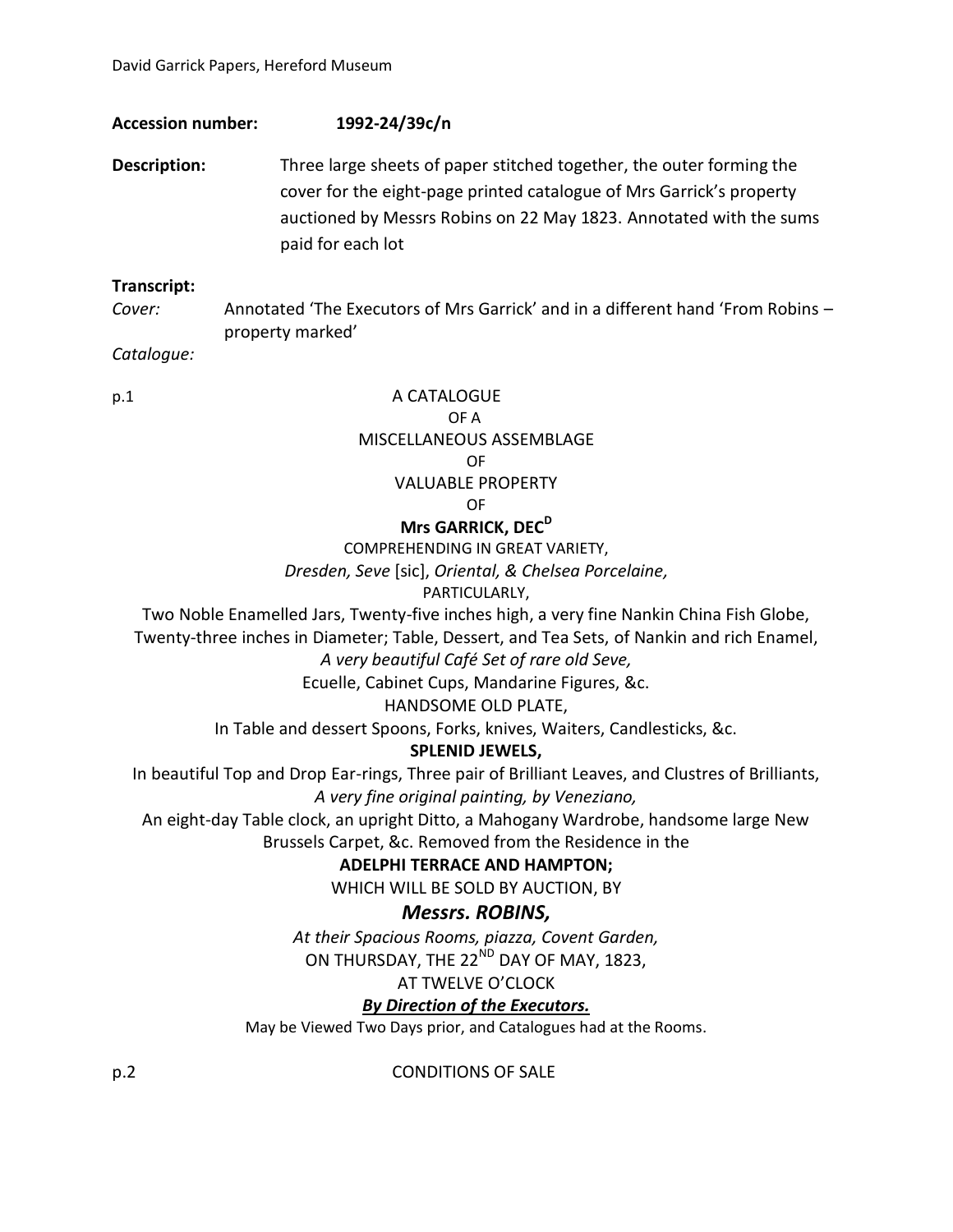#### FIRST

The highest bidder to be the Buyer, and if any dispute shall arise between Two or more Bidders, the Lot so disputed shall be immediately put up again and resold.

#### SECOND

No Person to advance less than 1s. – Above Two Pounds, 2s. 6d. – and so on in proportion

#### THIRD

The purchasers to give in their Names and Places of abode, and pay a Deposit of 5s. in the pound in part of payment of the Purchase-money (if required); in default of which the lot or lots so purchased, to be put up again and re-sold.

#### FOURTH

The Lots to be absolutely cleared away with all Faults and Errors of Description, at the Purchaser's Expence, within Two days after the Sale; in Default of which the Purchaser to be liable to pay One Shilling per Week Warehouse Room, for every Lot so left until the clearance, or time of Re-sale.

#### FIFTH

AS THIS AUCTION IS MADE ON CONDITION OF PROMPT PAYMENT, THE REMAINDER OF THE PURCHASE-MONEY TO BE ABSOLUTELY PAID ON OR BEFORE DELIVERY.

### LASTLY

Upon Failure of complying with the above Conditions, the money deposited in part of payment shall be forfeited; all Lots uncleared within the time aforesaid shall be Re-sold public or private Sale, and the deficiency (if any) attending such Re-sale, shall be made good by the Defaulters at this Sale.

### THE AUCTION DUTY TO BE PAID BY THE BUYER.

P. 3 THE AUCTION DUTY TO BE PAID BY THE BUYER.

## A CATALOGUE, &C. &C. On THURSDAY*, the 22nd of* MAY, 1823 COMMENCING AT TWELVE O'CLOCK

### *Nankin and Oriental China*

[The sums paid for each lot are noted in ink in the left hand margin and a total given at the end of each page. In the transcript these additions are entered in italic at the end of the lot description]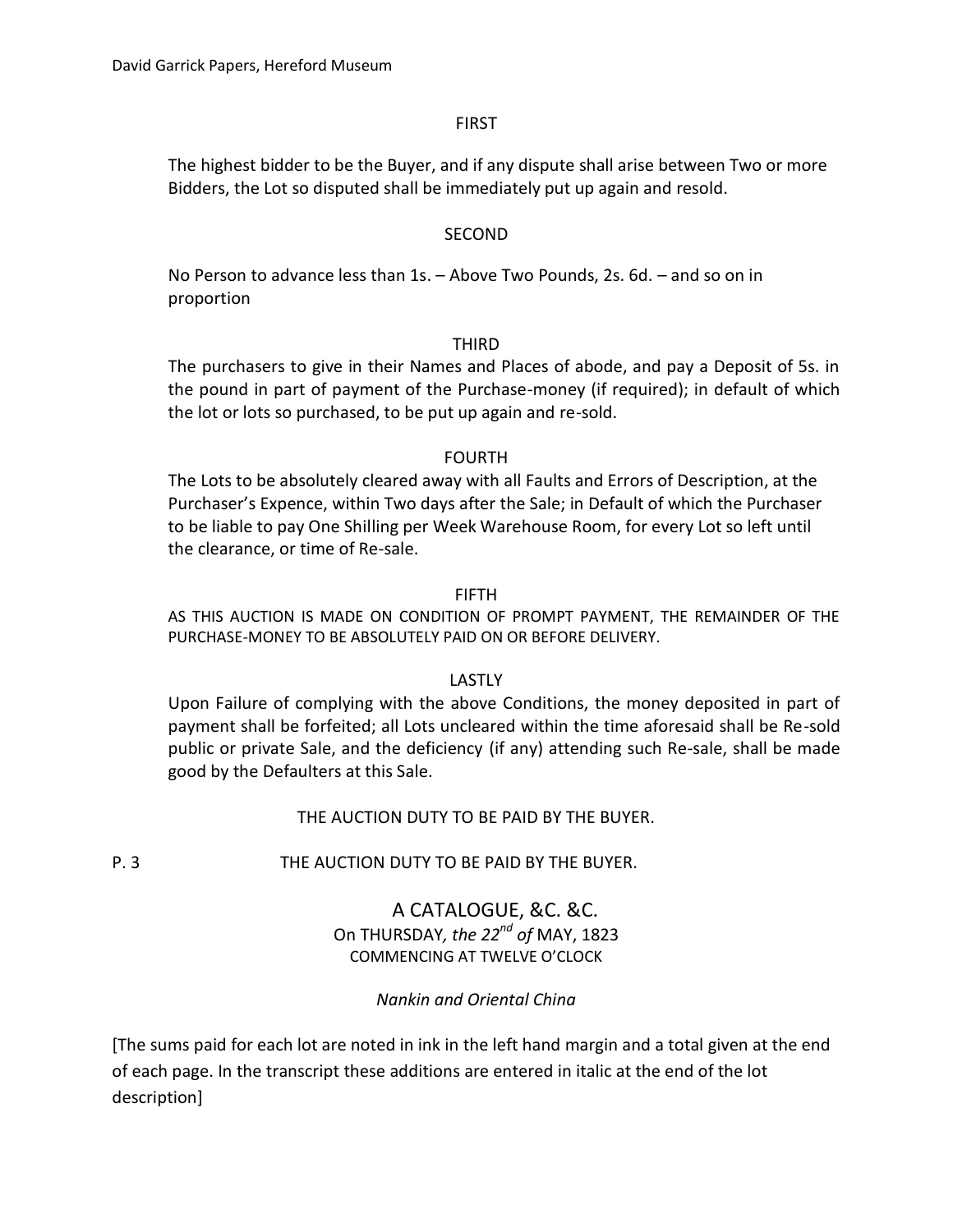Lot

|    | 1. A blue Nankin china tea pot, 4 ditto coffee cans, 4 ditto tea cups, 10 saucers, basin, 2<br>large round ditto dishes, and 2 smaller ditto                                                                          | 85              |
|----|-----------------------------------------------------------------------------------------------------------------------------------------------------------------------------------------------------------------------|-----------------|
|    | 2. An enamelled tea and coffee set of Nankin china, in 5 tea cups and saucers, 5 coffee<br>cups and saucers, cream ewer and plate & Tea Pot & Stand [added in ink]                                                    | 14s.            |
| 3. | Seven blue Nankin china chocolate cups and covers, pair ditto salts, 2 blue ditto cups<br>and saucers, 5 breakfast ditto, 6 saucers, 2 ditto coffee cans, basin, sugar basin and<br>cover, ditto mug, and 3 plates    | £1 3s           |
|    | 4. Two blue Nankin china jars and cover, 2 ditto bottles, & 2 ditto flower stands                                                                                                                                     | 12 <sub>S</sub> |
|    | 5. A blue and white Nankin china jar and cover, 2 large ditto bottles, and 2 smaller ditto                                                                                                                            | £1 6s.          |
|    | 6. A set of 7 neat china chimney vases, with gilt snake handles                                                                                                                                                       | £1 1s           |
|    | 7. A set of 5 ditto                                                                                                                                                                                                   | 16s             |
| 8. | A blue and white Nankin set of tea china, in tea pot and stand, 6 tea cups, 4 saucers, 6<br>coffee cans, cream ewer, 2 milk ditto, and 2 basins                                                                       | 10 <sub>S</sub> |
| 9. | Two large handsome leaf shaped dessert dishes, painted in flowers, 3 ditto, with green<br>borders, and 3 round dessert ditto                                                                                          | £1 16s          |
|    | 10. A blue Nankin china soup tureen, cover and dish, 2 ditto sauce ditto, stands and 1 cover,<br>2 ditto dishes, 4 soup plates, 23 table ditto, 2 round fruit dishes, and 5 dessert plates                            | £1 12s          |
|    | 11. A handsome dessert service of Nankin china, with enameled flowers, in 4 leaf shaped<br>dishes, and 5 dessert plates                                                                                               | £2 11s          |
|    | 12. A neat tea and coffee set of Nankin china, with lilac border and flowers, in 4 tea cups<br>and saucers, 7 coffee cans, sugar basin, cover and stand, cream ewer, basin, 10 plates<br>and 2 bread and butter ditto | 11s             |
|    | 13. Three richly enameled and gilt Nankin china punch bowls                                                                                                                                                           | £1 16s          |
|    | 14. Fifteen handsome enameled china table plates, 3 patterns<br>[total]<br>£16 11s                                                                                                                                    | £1 15s          |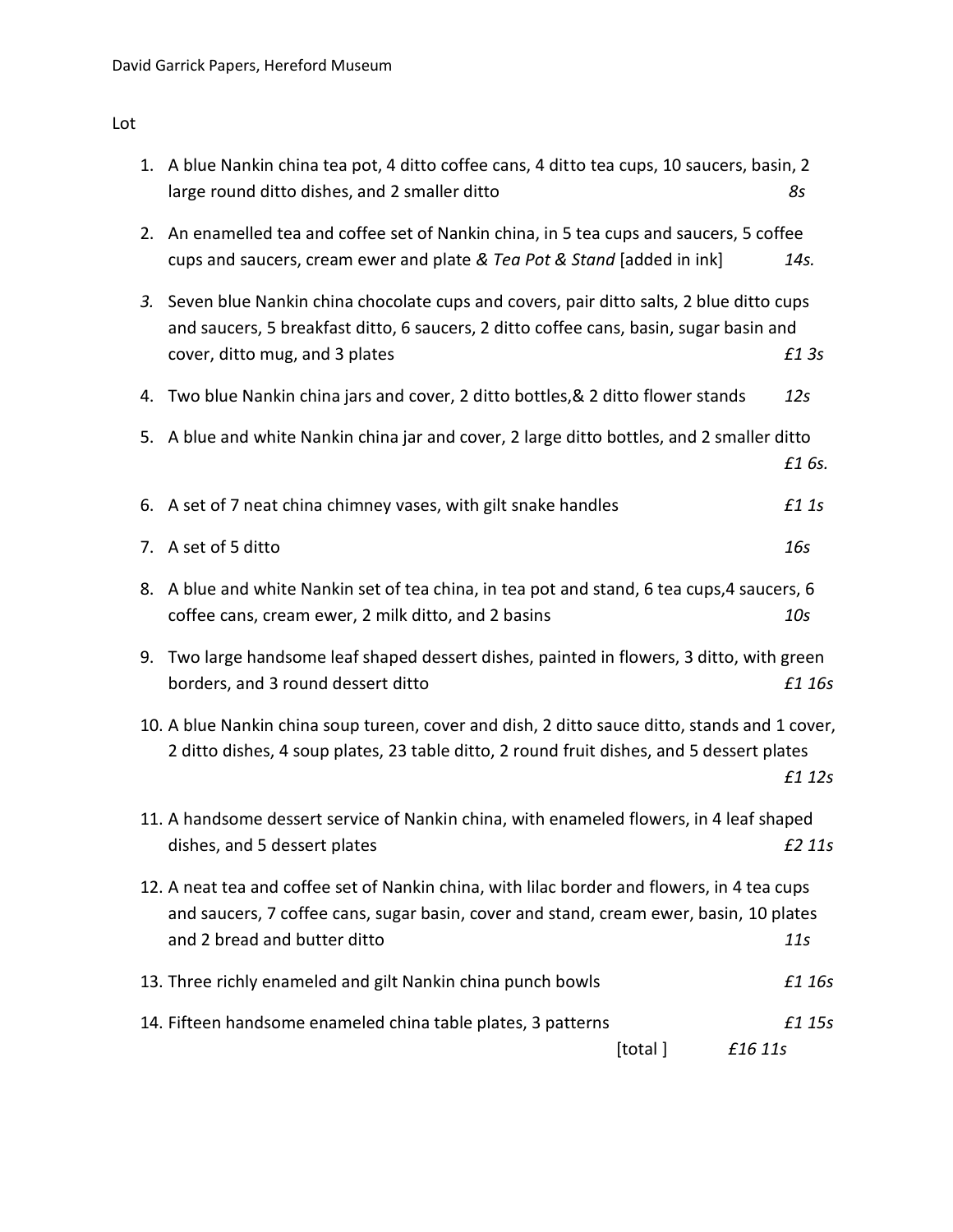- 15. [p.4] a handsome tea and coffee of enamelled Nankin china, blue bordered, painted flowers, in 2 tea pots, coffee ditto, 7 breakfast cups and saucers, 12 tea cups and saucers, 7 large coffee cans, 7 smaller ditto and saucers, cream ewer, sugar basin and cover, spoon tray, and basin *£1 7s*
- 16. A round blue and white Nankin china soup tureen and cover, round ditto dish, and 8 plates *18s*
- 17. Seven large round Nankin china dessert dishes, with rich enamled and gilt borders, and 25 ditto plates, same pattern *£1 11s 6d*
- 18. AN ELEGANT TABLE SERVICE OF NANKIN CHINA, *very richly enameled in flowers*, in 2 round soup tureens, covers and dishes, 2 casserole dishes, covers and stands, 6 round dishes, in sizes, 3 deep ditto (1 faulty) 4 butter boats, 8 soup plates, and 28 table ditto *£4 10s*
- 19. Nine handsome octagon Nankin china dishes, richly enameled with flowers, (1 faulty0 and 6 round ditto *£1 16s*
- 20. *A very beautiful dessert service of china*, drab ground, with raised painted and gold flowers, with perforated border, in 4 fruit baskets and stands, 4 oval dishes, centre tureen, cover and stand, and 21 plates *£2 6s*
- 21. *An elegant tea and coffee set of china, with painted Cupids*, in tea pot and stand, 11 tea cups, 13 saucers, sugar basin and cover, cream ewer, basin, and plate *£1 18s*
- 22. Five handsome round enameled china fruit dishes, painted in flowers, 16 ditto custard cups and 14 covers, 2 ditto salts, and ditto cake basket *12s.*
- 23. *A handsome dessert service of china*, painted in flowers, in 4 tureens, covers and stands, with fruit handles, 7 leaf shaped dishes, 2 oval ditto & 36 plates *£2 5s*
- 24. AN EXTENSIVE TABLE SERVICE *of blue and white* NANKIN CHINA, in 4 soup tureens, covers and dishes, 38 dishes, in sizes, 4  $\frac{1}{2}$  dozen soup plates, 7 dozen table ditto, 1  $\frac{1}{2}$ dozen cheese ditto *£10 10s*
- 25. *A handsome dessert service to match*, in 12 fruit baskets and stands, perforated borders, 6 round dishes, 26 ditto plates, and 6 custard cups & covers *£1 11s 6d*
- 26. *A ditto set*, in 9 fruit baskets and stands, 6 round ditto dishes, 6 basins, and 18 Nankin china fruit plates *£1 13s*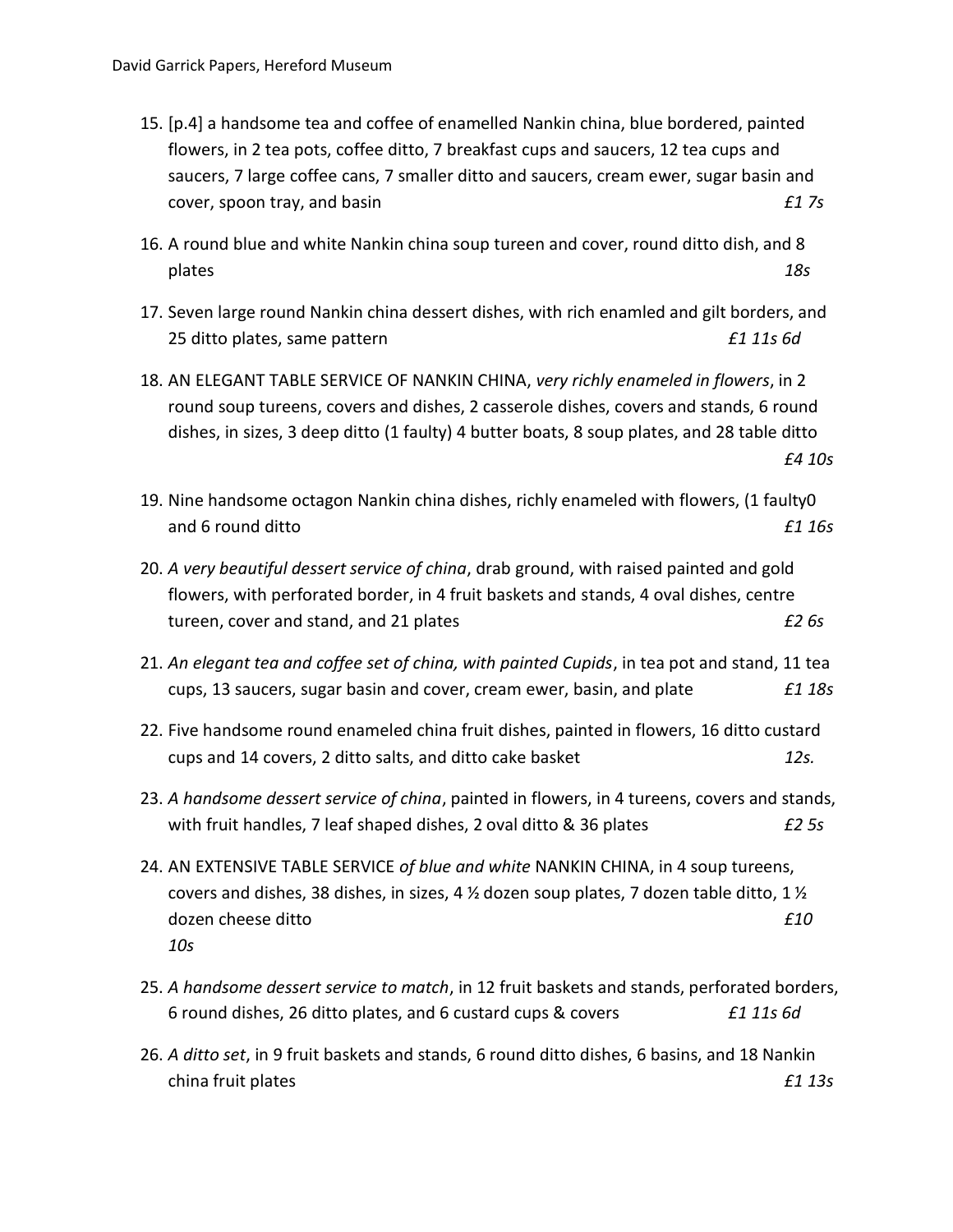| 27. Seven blue Staffordshire ware dishes, ditto sallad bowl, 2 cheese stands, 9 soup plates, |     |
|----------------------------------------------------------------------------------------------|-----|
| 11 table ditto, blue sauce tureen and cover, ditto vegetable dish and cover, 4 dishes, 3     |     |
| plates, and egg frame, with 5 cups                                                           | 15s |

- 28. Four white china cups and 3 saucers, with raised borders, 4 rich enameled china tea cups, 5 pencilled coffee cans, 5 blue Nankin tea cups, 5 coffee cans, 4 saucers, 6 custard cups, 4 breakfast cups and 2 saucers, 2 basins, patty, deep plate, soap dish and stand, and 31 saucers *12s*
- 29. A large oval blue Delph [*sic*] fish cistern, fluted, lion head ornaments, on paw feet

```
£2 12s 6d
```
*Sevé* [*sic*], *Dresden, Chelsea, and Oriental Ornamental porcelain*

- 30. A pair of curious china figures of wild cats, with insects, & pair ditto boars *£1 14s*
- 31. A Chelsea china figure of a hen, a ditto of duck, a ditto rabbit, a ditto cow, and ditto dog in a kennel *£1 2s*
- 32. Two oriental china Mandarine figures, on pedestals, richly enamelled, a ditto of woman and child, and ditto of a Jewish High Priest *£1 2s* [total] *£38 15s 6d*
	- p. 5 DUTY TO BE PAID BY THE BUYER
- 33. A PAIR OF CURIOUS Chelsea china tureens and covers, in form of artichokes, with birds on top, and pair ditto salts and covers, form of pears *£1 6s*
- 34. A curious Chelsea tureen and cover, representing a melon, and 4 smaller ditto for salt *15s*
- 35. A pair of Chelsea china figures of fowls and 2 ditto birds *12s*
- 36. A pair curious oriental china groups of Mandarine figures **EXEL 188** E1 8s
- 37. A pair curious china groups of Mandarine figures, with encrusted flowers, for lights *£1*
- 38. Three elegant oriental china flower [*vases* added in ink] chocolate ground, richly gilt, with medallion of Chinese figures *£7 7s*
- 39. A handsome enamelled tea and coffee set of Nankin china, very richly gilt, in tea pot and stand, 12 cups and saucers, 6 coffee cans, sugar basin, cover and stand, cream ewer, tea jar and cover, spoon tray, basin, and bread and butter plate *£3 3s*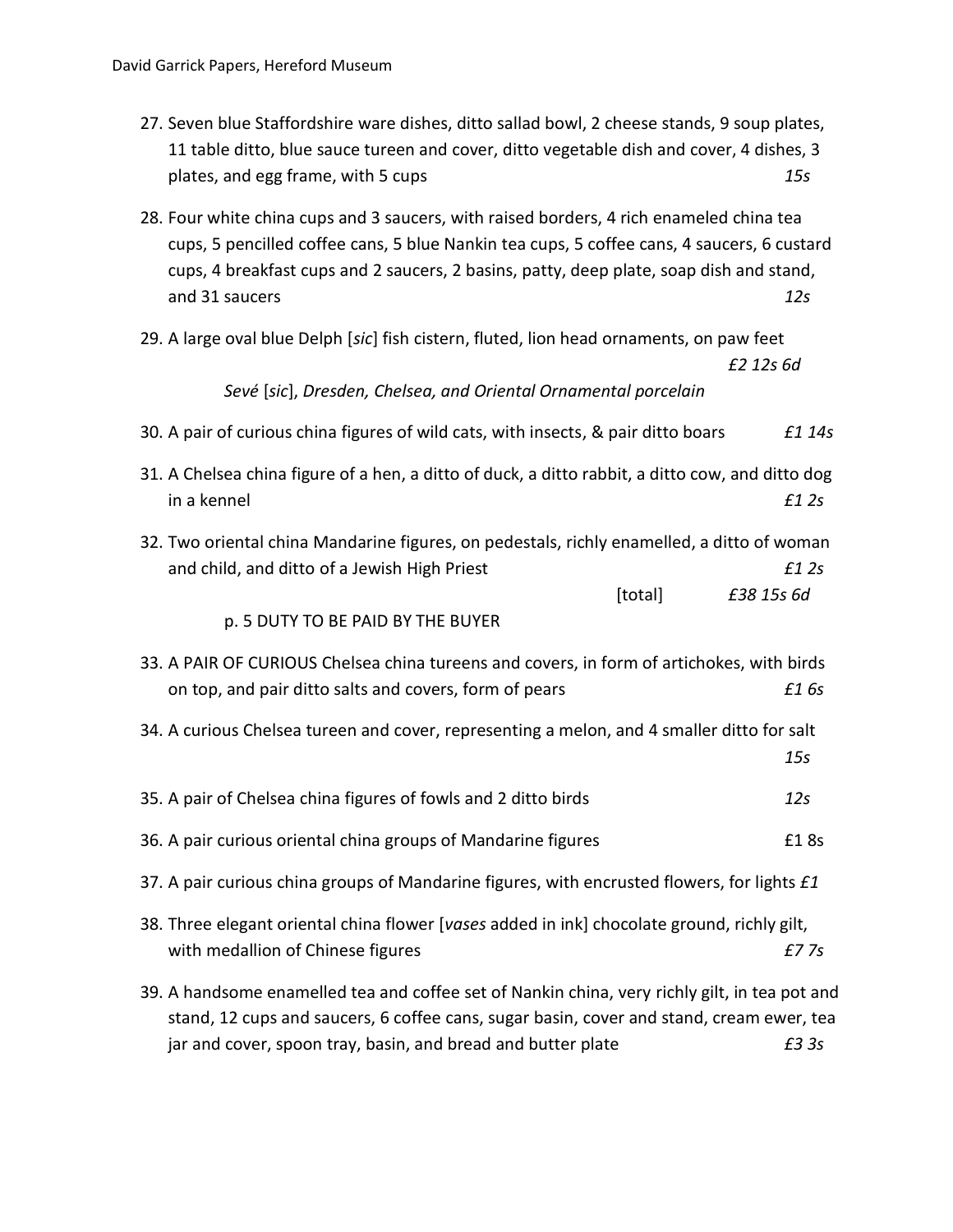- 40. A pair white china essence pots and covers, a ditto pair of sexangular boxes and covers, raised in flowers, and a ditto flower vase *12s*
- 41. A pair of blue and white Nankin china tea jars and covers, ditto cabinet cup, with raised figures, a ditto white octagon vase, a small curious shaped cup, and ditto vase and cover, with raised flowers *8s*
- 42. A beautiful Dresden china cup and saucer, finely painted in flowers, pair ditto cabinet vases and covers, with painted flowers, and a ditto leaf shaped ditto *14s*
- 43. *A curious Chelsea china pickle stand*, painted in flowers, the base forming a rock, with numerous shells, *and a pair of very fine ditto Turkish figures,* supporting shells for ditto *£1 8s*
- 44. A handsome enamelled china jar and cover and a ditto ewer, cover & basin *16s*
- 45. A richly enameled Nankin china jar and cover, with figures and flowers, a ditto sea green jar and cover, and 2 ditto beakers, to match (faulty)  $\epsilon$  2 8s
- 46. A pair of handsome large oriental china ewers, and 1 cover, richly enameled in Chinese figures and gilt *£3*
- 47. A VERY SUPERB GREEN AND WHITE ORIENTAL CHINA JAR AND COVER, 25 *inches high*, beautifully enamelled in Chinese figures, flowers, &c. With metal cock, on square mahogany pedestal *£3 13s 6d*
- 48. A SPLENDID ORIENTAL CHINA JAR AND COVER, 25 *inches high*, very richly enameled in flowers, on square mahogany pedestal *£4 10s*
- 49. A MAGNIFICENT CIRCULAR FISH CISTERN, *of Nankin china,* white and blue with Chinese views and figures, 23 inches in diameter *£6 15s*
- 50. *A handsome tea and coffee set of Nankin china*, delicately painted in flowers, in tea pot and stand, 8 tea cups, 12 saucers, 12 coffee cans, tea jar and cover, cream ewer, sugar basin, cover and stand, spoon tray, and basin *£1 11s 6d*
- 51. *A pair of beautiful Chelsea porcelain ecuelles, covers and stands,* finely painted in flowers *£2 5s*
- 52. *A ditto china ecuelle, cover and stand*, beautifully painted in birds, butterflies and insects *£2 5s*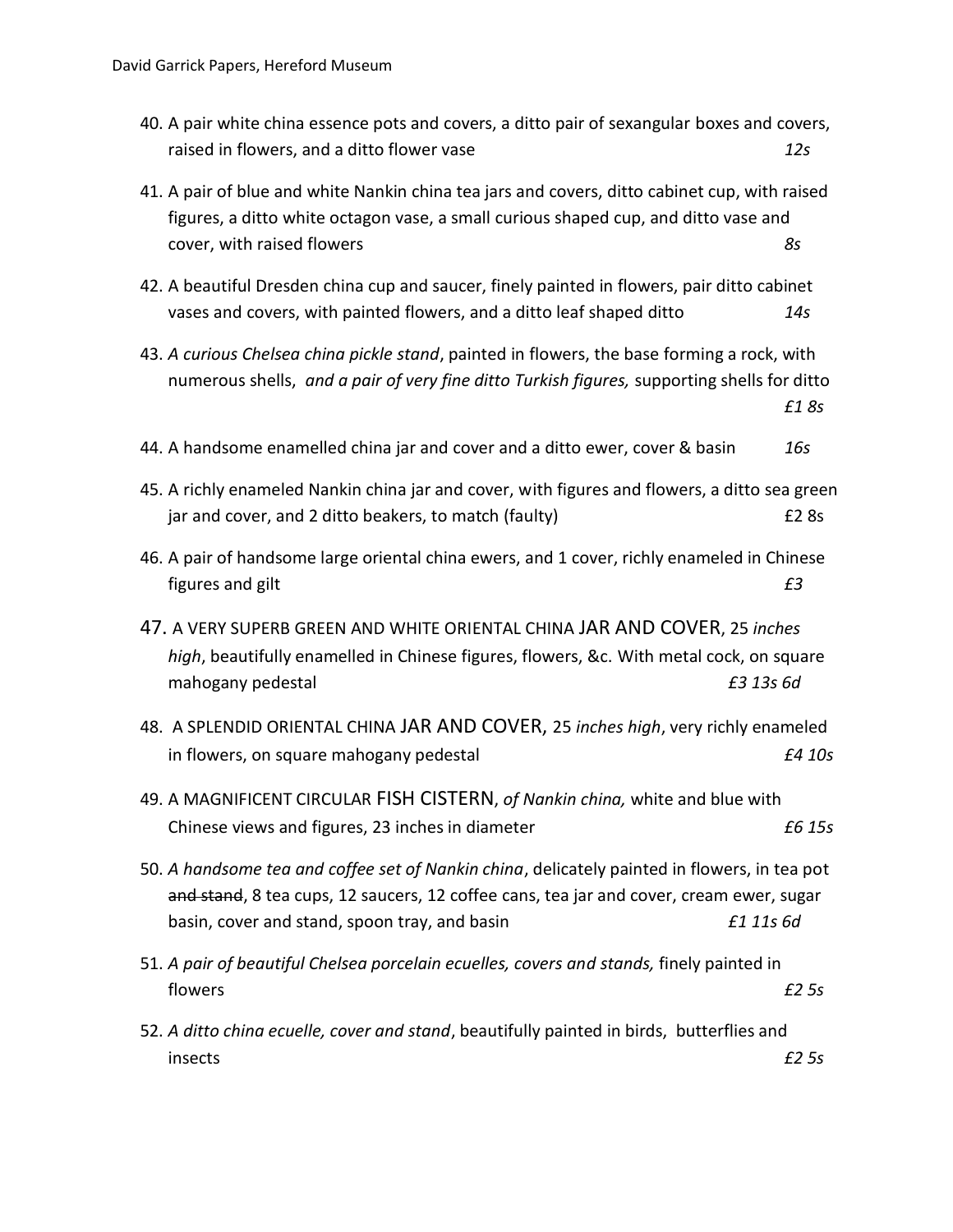|                                                                                                                                                                                                                                                                                                  | [total] | 345 17s        |
|--------------------------------------------------------------------------------------------------------------------------------------------------------------------------------------------------------------------------------------------------------------------------------------------------|---------|----------------|
| DUTY TO BE PAID BY THE BUYER<br>p. 6                                                                                                                                                                                                                                                             |         |                |
| 53. A beautiful DRESDEN CHINA CABINET CUP AND SAUCER, delicately gilt and painted in<br>festoons of flowers, and a ditto BERLIN CHINA CABINET CUP AND SAUCER, finely pained<br>boys, and raised gold bodies                                                                                      |         | £1 14s         |
| 54. A VERY SUPERBE CAFE SET OF THE RARE OLD SEVE PORCELAINE, beautifully painted<br>and richly gilt, in café pot, 6 ditto cups and saucers, sugar basin and cover, cream ewer,<br>basin, 4 large and 4 small spoons, in handsome inlaid case, lined with green silk [& Milk<br>pot added in ink] |         | £15 15s        |
| 55. Handsome china ecuelle, cover and stand, red border, gilt, a pair curious earthen<br>sexagon jars and covers, and a round ditto                                                                                                                                                              |         | f14s           |
| 56. A pair fine old japan basins and covers, gilt, a curious Egyptian ewer, and a spa vase<br>[passed added in ink]                                                                                                                                                                              |         |                |
| Service of Plate, at per Ounce<br>[figures jotted in ink at right, as well as the sum on the left, as with other categories]                                                                                                                                                                     |         |                |
| 57. Twelve silver handle table knives                                                                                                                                                                                                                                                            |         | £2 6s          |
| 58. Eleven ditto and 4 ditto dessert forks                                                                                                                                                                                                                                                       |         | E <sub>2</sub> |
| 59. Six silver table spoons and 3 ditto three-pronged table forks 19:10 5/8 £5 10s 6d                                                                                                                                                                                                            |         |                |
| 60. [None added in ink]                                                                                                                                                                                                                                                                          |         |                |
| 61. Five silver dessert spoons and pair sugar tongs 7:5 5/6                                                                                                                                                                                                                                      |         | £1 19s 11d     |
| 62. A pair silver gravy spoons and a ditto sallad fork 11:5 5/9                                                                                                                                                                                                                                  |         | £3 4s 8d       |
| 63. A pair silver gravy spoons, with strainers 7:7 5/5                                                                                                                                                                                                                                           |         | £1 19s 9d      |
| 64. A silver soup ladle, a ditto gravy spoon, and a ditto meat skewer 12:13 5/6 £3 9s 7d                                                                                                                                                                                                         |         |                |
| 65. A pair round silver salts and 2 ditto spoons 7:14 5/4                                                                                                                                                                                                                                        |         | £2 1s 2d       |
| 66. A silver fish knife                                                                                                                                                                                                                                                                          |         | 6s             |
| 67. A silver wine strainer and ditto sugar ditto $3.5$ 6/1                                                                                                                                                                                                                                       |         | 19s. 9d        |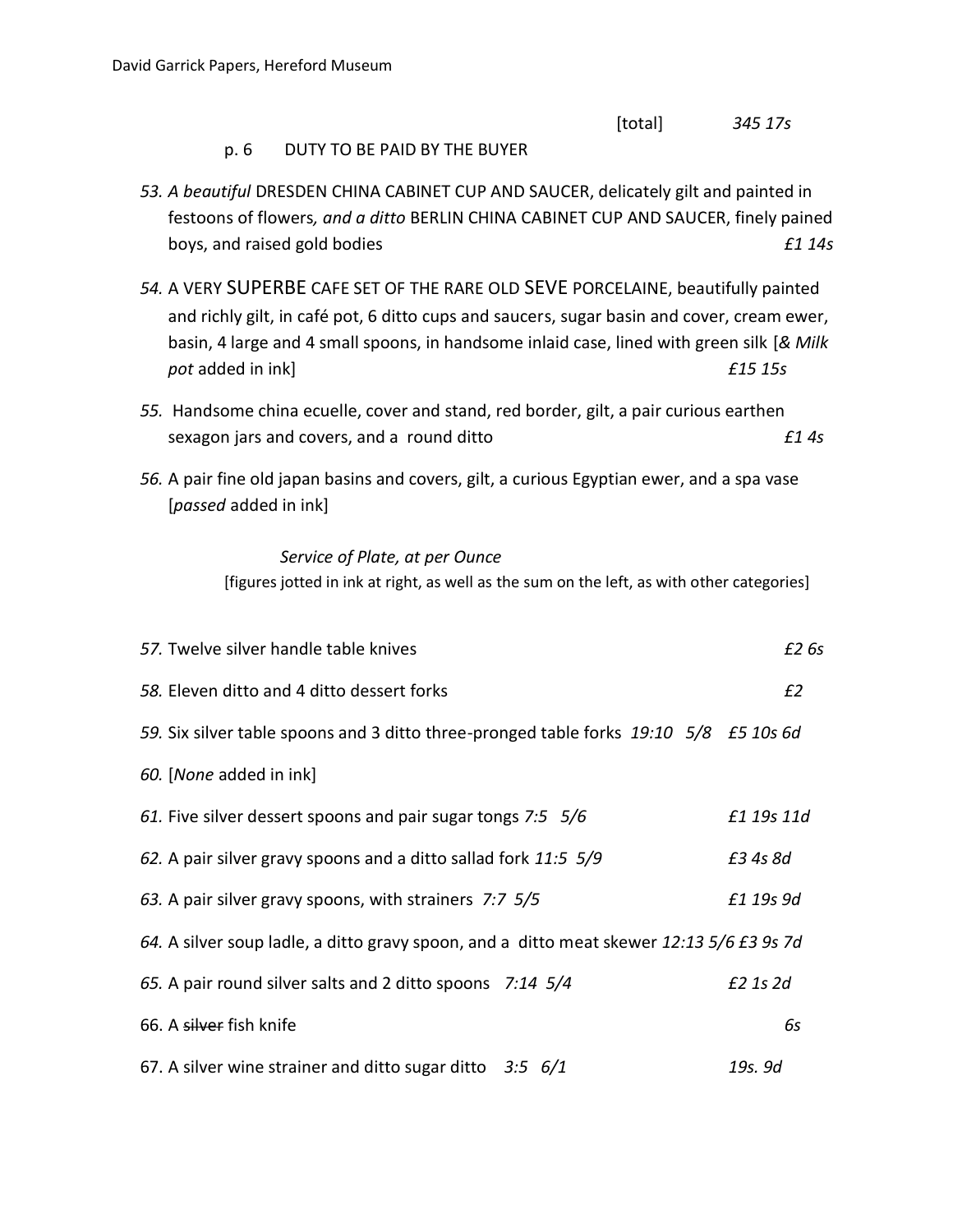| 68. A silver marrow scoop, silver pencil case, ditto nutmeg grater, ditto muffineers, and<br>ditto castor top | 3:86/8                          |       |      |         | £1 2s 8d         |
|---------------------------------------------------------------------------------------------------------------|---------------------------------|-------|------|---------|------------------|
| 69. A neat chased silver cream ewer and a ditto plain ditto 5:15 5/8                                          |                                 |       |      |         | £1 12s 7d        |
| 70. A pair large silver butter boats 28:13 7/6                                                                |                                 |       |      |         | £10 15s          |
| 71. Four neat silver nozzle candlesticks, with pans and silver gadroon borders passed                         |                                 |       |      |         |                  |
| 72. A pair of round silver waiters 57:13 6/-                                                                  |                                 |       |      |         | £17 5s 11d       |
| 73. Three smaller ditto 35:1                                                                                  | $6/-$                           |       |      |         | £10 10s 4d       |
| 74. A silver chocolate pot and a ditto Argyll 27:13 6/-                                                       |                                 |       |      |         | £8 5s 11d        |
| 75. A silver cruet frame, with two stout peppers, silver mounted mustard pot and spoon,<br>and 2 cut cruets   | 37:10 7/10                      |       |      |         | £14 13s 9d       |
| 76. A large silver sugar castor 7:8 6/-                                                                       |                                 |       |      |         | £2 4s 5d         |
| 77. A pair of high silver table candlesticks, chased borders, on square feet                                  |                                 |       |      |         | £3 18s           |
| In Case. No 1:                                                                                                |                                 |       |      |         |                  |
| 78. Four oval sauce tureens, with ring handles 60:15 4/10                                                     |                                 |       |      |         | £14 13s 8d       |
| 79. Four ditto salts, beaded borders, and glass linings 13:                                                   |                                 |       |      | 14/11   | £3 3s 11d        |
| 80. Four ditto, en-suite                                                                                      | 13:8                            | 11/11 |      |         | £3 5s 11d        |
| 81. Eight silver salt spoons and 2 ditto sauce ladles                                                         |                                 |       | 6:13 | 9/2     | £3 1s            |
| 82. A neat wainscot plate chest, lock and key                                                                 |                                 |       |      | [total] | 3s<br>£137 6s 5d |
| p. 7                                                                                                          | <b>DUTY TO BE PAID BY BUYER</b> |       |      |         |                  |

# *Cases, Nos. 2 and 3.*

| 83. Eleven silver dessert spoons 13:7 5/10            |            |  | £3 17s 11d |
|-------------------------------------------------------|------------|--|------------|
| 84. Twelve ditto table ditto                          | 27:17 5/10 |  | £6 14s 7d  |
| 85. Twelve ditto four-pronged dessert forks 16:5 5/10 |            |  | £4 14s 10d |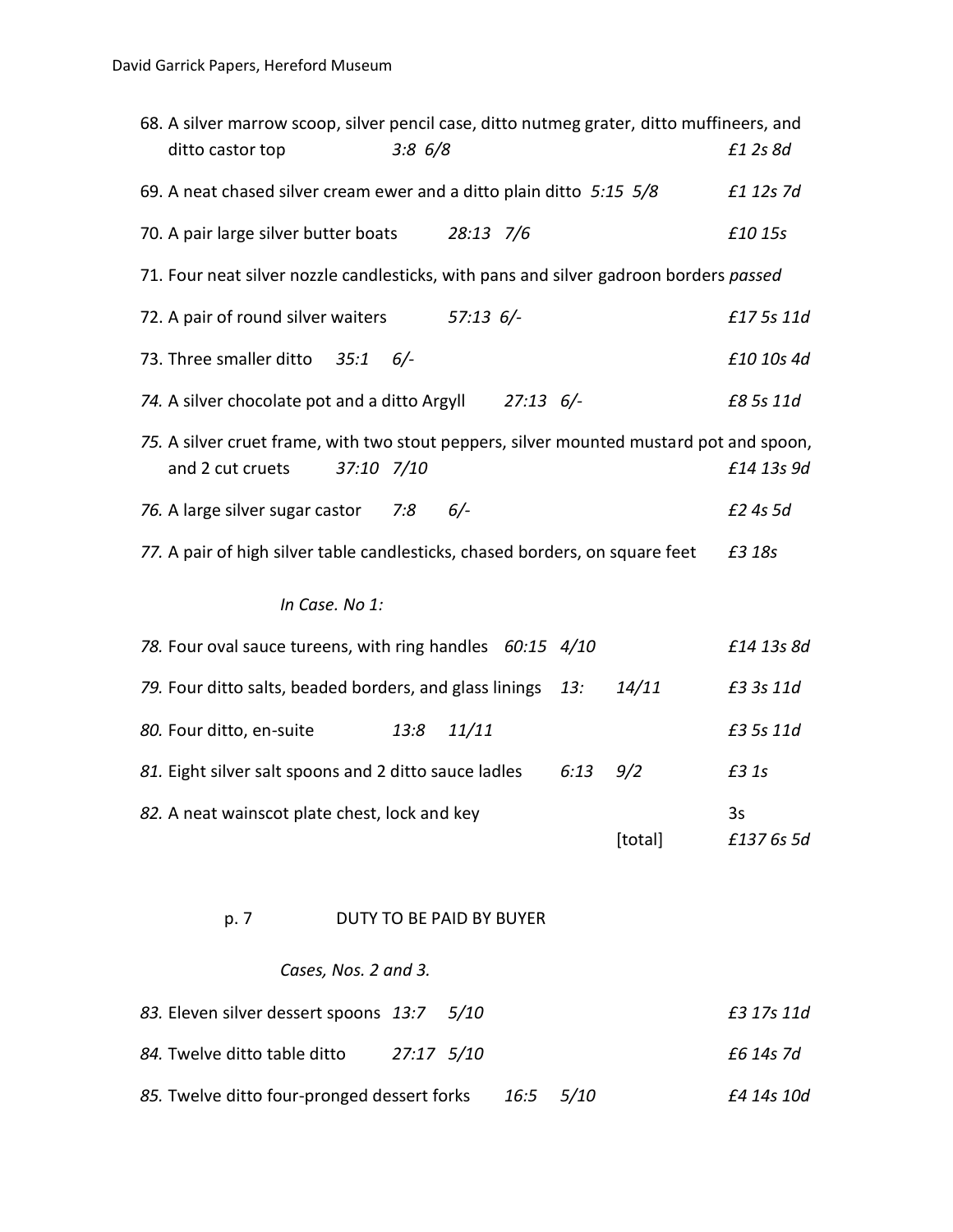| 86. Ditto             |                                                                                                 | 16:19 5/9         |      | £4 14s 7d  |
|-----------------------|-------------------------------------------------------------------------------------------------|-------------------|------|------------|
|                       | 87. Ditto table ditto 3 Prongs                                                                  | 28:5              | 4/11 | £6 18s 11d |
| 88. Ditto Passed      |                                                                                                 |                   |      |            |
|                       | 89. Twelve silver handled dessert knives                                                        |                   |      | £1 1s      |
| 90. Ditto table ditto |                                                                                                 |                   |      | £2 8s      |
|                       | 91. Two neat wainscot plate chests, with 2 slides, each lined with baize                        |                   |      | 85         |
|                       | Cases, No. 4 and 5.                                                                             |                   |      |            |
|                       | 92. Twelve silver table spoons                                                                  | $27:14$ 5/-       |      | £6 18s 6d  |
| 93. Ten 12 ditto      |                                                                                                 | $26:14$ $5/2$     |      | £6 18s     |
|                       | 94. Twelve-four pronged ditto forks                                                             | $27:15 \quad 5/3$ |      | £7 5s 9d   |
| 95. Ditto             |                                                                                                 | 27:10 5/6         |      | £7 11s 3d  |
| 96. Ditto             |                                                                                                 | 27:17 5/6         |      | £7 13s     |
|                       | 97. Twenty-four stout silver handled table knives (2 Patterns and 10 Ditto Forks)£16 8s 6d      |                   |      |            |
|                       | 98. A pair large leather ewers, stoutly lined and mounted with silver, with inscriptions        |                   |      | £5 15s 6d  |
|                       | 99. A pair neat high plated candlesticks, silver edges                                          |                   |      | £1 11s 6d  |
|                       | Jewels.                                                                                         |                   |      |            |
| 100.                  | A pair of very beautiful BRILLIANT TOP and DROP EAR-RINGS, large stones,<br>of the finest water |                   |      | £147       |
| 101.                  | A pair of fine BRILLIANT LEAVES, with knots                                                     |                   |      | £60 18s    |
| 102.                  | A pair DITTO, without knots                                                                     |                   |      | £50 8s     |
| 103.                  | A pair DITTO                                                                                    |                   |      | £48 6s     |
| 104.                  | A very beautiful round cluster of brilliants                                                    |                   |      | £73 10s    |
| 105.                  | A pair of ditto                                                                                 |                   |      | £36 15s    |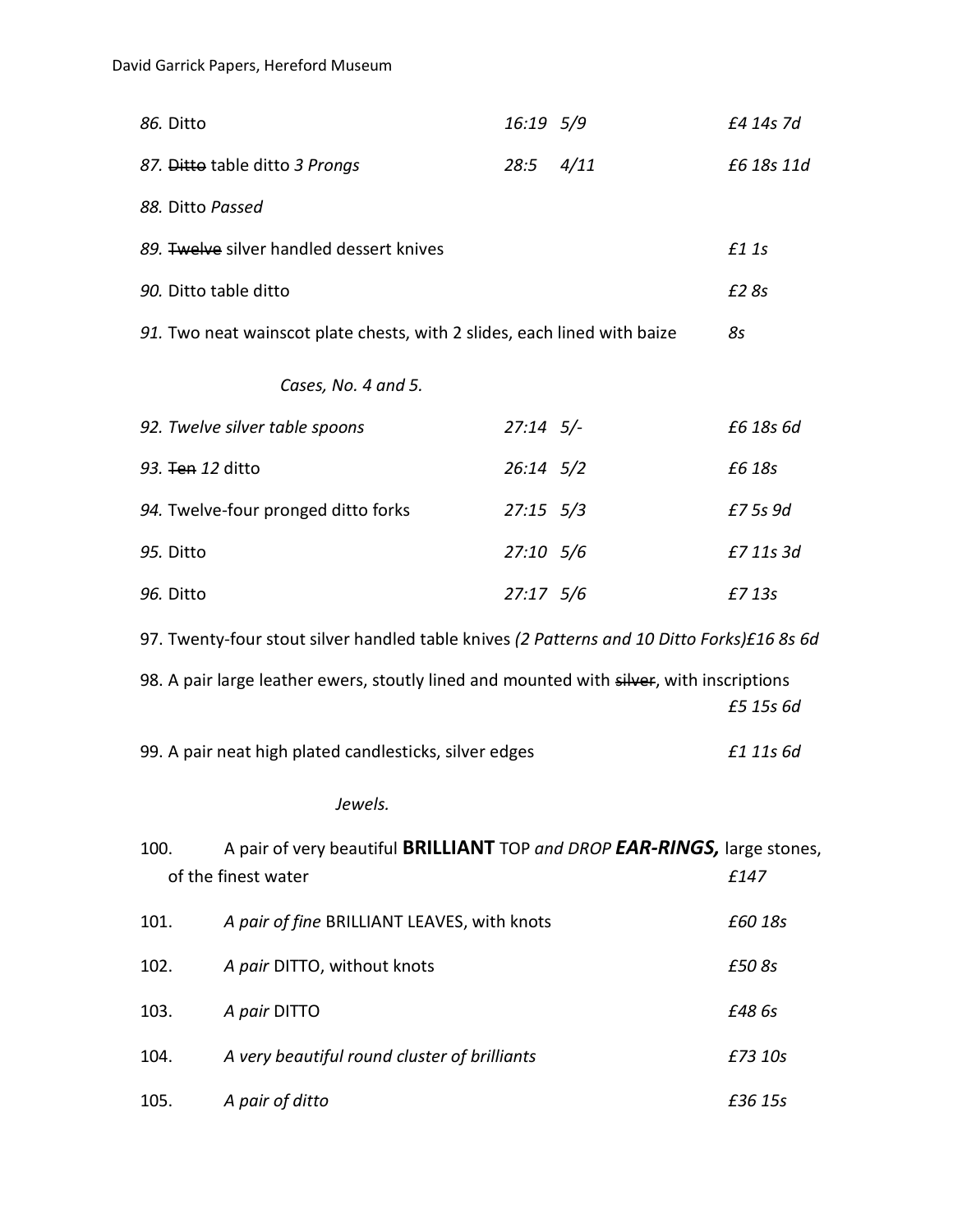| 106.                                                                                                                                                                                | Ditto                                                                                                                                                                | £42                         |  |  |
|-------------------------------------------------------------------------------------------------------------------------------------------------------------------------------------|----------------------------------------------------------------------------------------------------------------------------------------------------------------------|-----------------------------|--|--|
| 107.                                                                                                                                                                                | A pair of DITTO, larger                                                                                                                                              | £40 19s                     |  |  |
| 108.                                                                                                                                                                                | Two fine clusters of brilliants                                                                                                                                      | E21                         |  |  |
| 109.                                                                                                                                                                                | A pair of double row ditto, large stones                                                                                                                             | £52 10s                     |  |  |
| 110.                                                                                                                                                                                | A fine diamond pin                                                                                                                                                   | £5                          |  |  |
| 111.                                                                                                                                                                                | A handsome French metallic inkstand, richly ornamented with or-moulu<br>mouldings, feet, handles, and 2 rich cut ink glasses<br>p. 8<br>DUTY TO BE PAID BY THE BUYER | £2 6s<br>[total] $£662 10s$ |  |  |
| 112.                                                                                                                                                                                | THE VIRGIN AND CHILD, WITH ST SEBASTIAN, a very fine and undoubted<br>original painting of the great master, VENEZIANO                                               | Passed                      |  |  |
| Four fine oval prints, neat gilt frames, glazed, and 2 ditto Children's Sports, in<br>113.<br>ditto<br>Passed                                                                       |                                                                                                                                                                      |                             |  |  |
| A pair of fine prints of Louis XVI and Marié [sic] Anoinette, gilt frames, glazed,<br>114.<br>and a smaller oval ditto of George III and a pencil drawing of Queen Charlotte Passed |                                                                                                                                                                      |                             |  |  |
| 115.                                                                                                                                                                                | An excellent eight-day ABLE CLOCK by STILLIS, in neat mahogany case,<br>ornamented with brass                                                                        | Passed                      |  |  |
| 116.<br><b>13S</b>                                                                                                                                                                  | AN ELEGANT DRAB GROUND CHINTZ PATTERN BRSSELS CARPET, nearly new, 6<br>yards by 5 $\frac{3}{4}$ yards                                                                | £13                         |  |  |
| 117.<br>vases                                                                                                                                                                       | An excellent eight-day upright clock, by strange, in neat wainscot case, with gilt                                                                                   | Passed                      |  |  |
| 118.                                                                                                                                                                                | A neat mahogany framed five-leaf folding fire screen, covered with crimson                                                                                           | £1 10s                      |  |  |
| 119.                                                                                                                                                                                | A ditto                                                                                                                                                              | £18s                        |  |  |
| 120.                                                                                                                                                                                | An excellent mahogany wardrobe, with pair of folding, panelled doors, 3 sliding<br>tray shelves, and chest of 4 drawers, brass handles &c.                           | Passed                      |  |  |